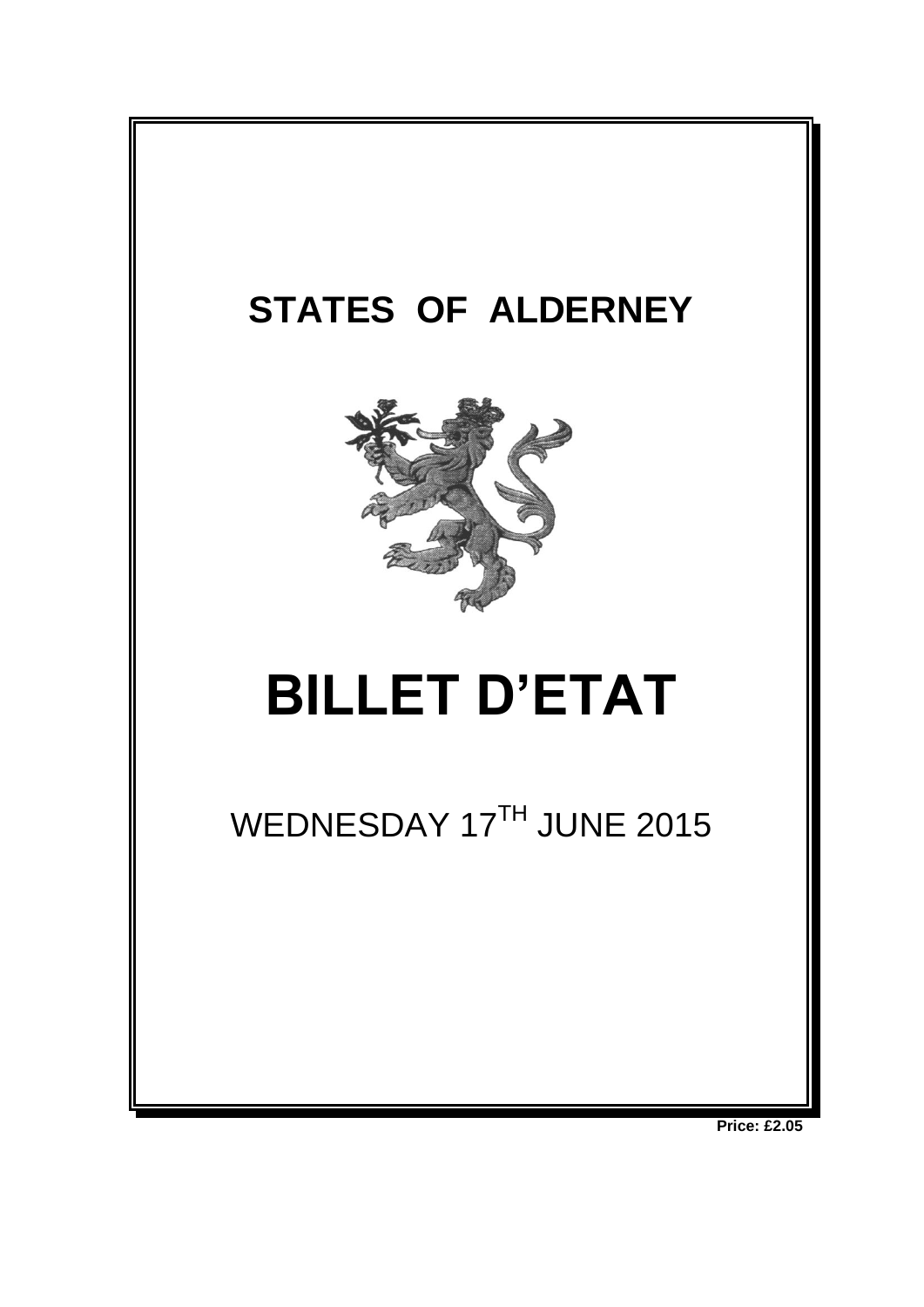### **STATES OF ALDERNEY**

#### **BILLET D'ETAT FOR WEDNESDAY 17TH JUNE 2015**

Members of the States:

I have the honour to inform you that the Meeting of the States will be held at 5:30 pm on Wednesday 17<sup>th</sup> June 2015. This will be preceded by the People's Meeting, which will be held on Wednesday 10<sup>th</sup> June 2015 at 7:00 pm in the Island Hall.

> W Stuart Trought President

### **Item l Re-appointment of the Code of Conduct Panel**

The following letter was received from Mr Harvey, Chairman of the Policy and Finance Committee:-

*"At the Policy and Committee meeting of the 18th May 2015 it was resolved unanimously to confirm the appointment of the following persons to the Members Conduct Review Panel as referred to in Part III of the States Members Code of Conduct until the 31st December 2015:*

*Mrs Rosemary Hanbury Mr John Russell Mrs Helen McGregor Mrs Pamela Pearson and Mr Peter Cunningham.*

*I* would be grateful if you would place this matter before the next meeting of the *States of Alderney with an appropriate proposition.*

*Neil Harvey Chairman"*

**The States of Alderney is asked to approve that the following persons: Mr Peter Cunningham Mrs Rosemary Hanbury Mrs Helen McGregor Mrs Pamela Pearson Mr John Russell be confirmed as Members of the States Members Code of Conduct Review Panel until the period ending 31st December 2015.**

#### **Item II Testamentary Freedom**

The following letter was received from Mr Harvey, Chairman of the Policy and Finance Committee:-

*"On the 25th February 2014, the Policy and Finance Committee considered undertaking a review of the Law of Inheritance in Alderney. At that meeting, two*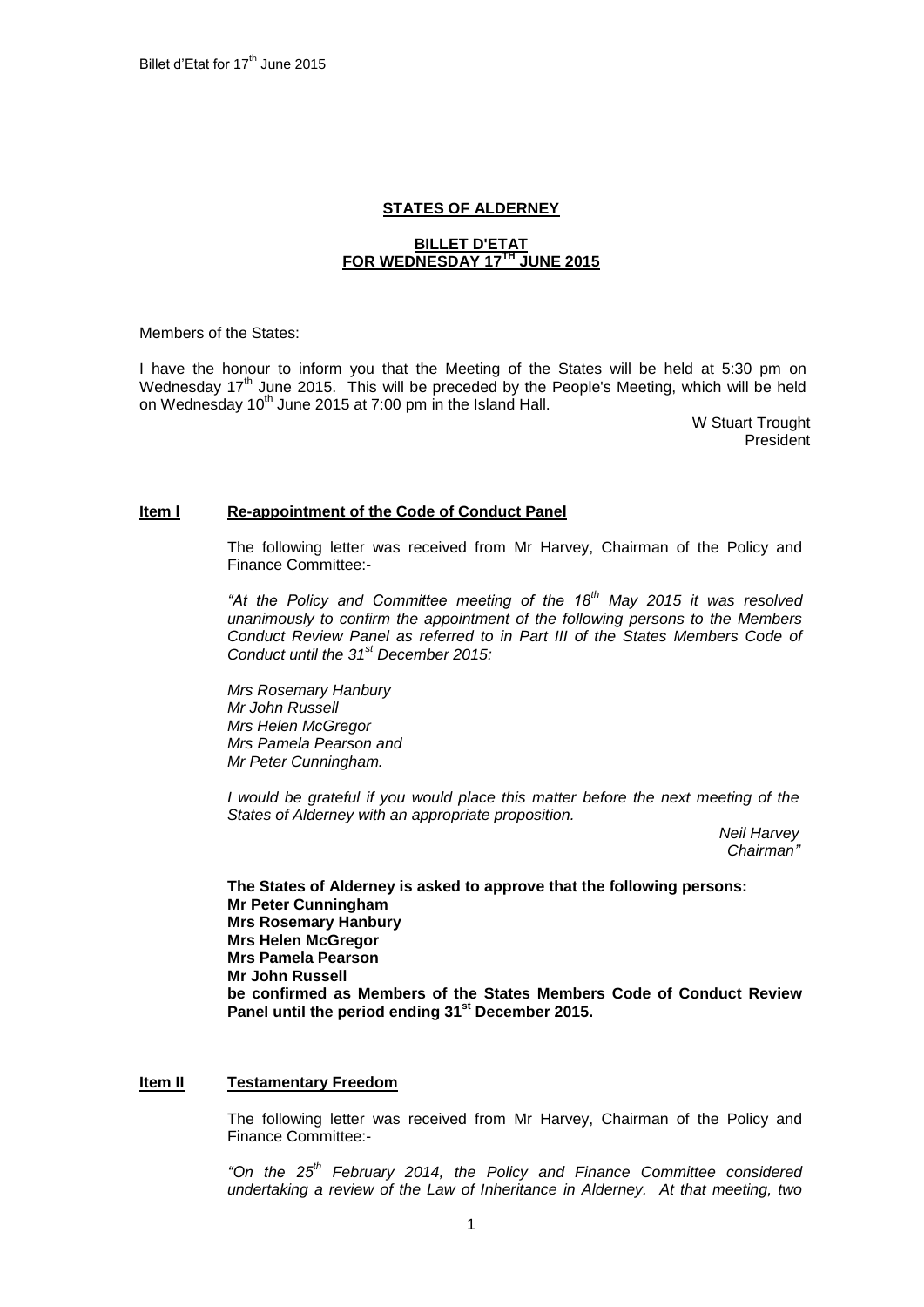*reports were placed before the Committee to outline the current Law and suggest possible changes. The Committee resolved to conduct a public consultation in relation to a legislative review of the Inheritance Law.*

*As a result of that resolution, a Consultation Document was drafted. This document outlined the current law in relation to Inheritance, outlined the advantages and disadvantages of any change and asked whether it would be desirable, having regard to changes in society*

- *a. To introduce testamentary freedom which would enable persons domiciled in Alderney to leave both immoveable (real) and moveable (personal) property to whoever they chose; and*
- *b.* In the event that testamentary freedom is introduced, to give the Court of *Alderney jurisdiction to provide protection to the dependants of deceased persons (family provision);*

*or whether the current provisions which require a portion of a deceased person's personal estate ('legitime') to be left, whether by will or intestacy, according to inheritance law and a spouses claim on real estate, should be retained.* 

*Of those taking part in the consultation process, there was an overwhelming majority in favour of change. The fundamental reason for this being that the current system does not work for the modern day family situation. The general make-up of our society has changed since the Norman Law evolved in this jurisdiction and therefore there is a need to respond to that change.* 

*At the meeting of the Policy and Finance Committee of 24th June 2014, the Committee noted that it would make sense for all Bailiwick residents to be under the*  same regime as far as inheritance laws are concerned unlike at present where *there is a huge difference in the laws. It was therefore suggested and approved that the Guernsey Law be used as a template for the changes to the Alderney law and amended where necessary to meet the needs of this jurisdiction. It was also noted that as Alderney had signed up to the European Convention on the Legal Status of Children Born out of Wedlock and the European Convention on Human Rights. Alderney must therefore amend its legislation to give illegitimate children equal rights to comply with those Conventions thereby negating the risk of legal action. The Policy and Finance Committee, taking these points into consideration resolved on the 24th June to instruct the Law Officers to draft legislation to bring about the required changes.* 

Law Officers Chambers have drafted the required legislation namely "The Retrait *Lignager (Abolition) (Alderney) Law, 2015" and "The Alderney Inheritance Law, 2015" which are attached for your consideration.*

*The concept of retrait lignager is a French common law principle and it is the right of descendants to 'buy back' property from purchasers for the same price that was paid for the property within three months of the purchase. "Retrait Lignager" provides uncertainty to purchasers of property – especially those seeking to renovate – as the price paid for /buy back is the actual purchase price and does not include the cost of any renovation undertaken during those three months. "The Retrait Lignager (Abolition) (Alderney Law, 2015" seeks to abolish this concept in its entirety and provide certainty for purchasers of Alderney property.* 

*In summary the main provisions of "The Alderney Inheritance Law, 2015" are as follows:*

*Part I - abolishes the forced heirship Rules. There will no longer be a requirement to leave personalty to a spouse\* and/or children. However, to ensure that any dependants are taken care of financially and not a burden on the State, there is a*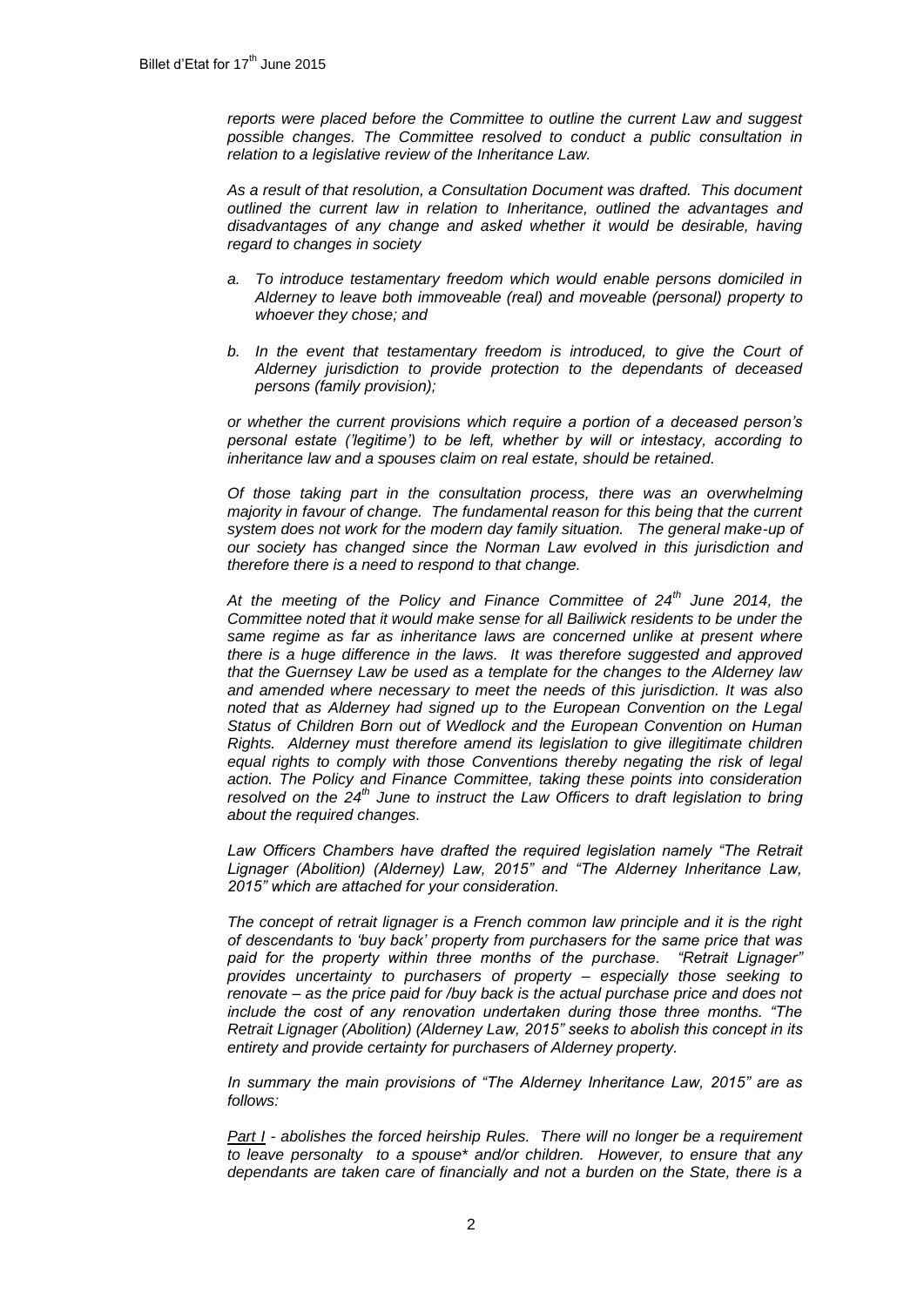*section dealing with financial provision. (Where the term spouse is used – this includes Civil Partner.)*

*Part II - Removes any discrimination against illegitimate children. This part complies with the Human Rights legislation currently in force.* 

*Part III - Sets out the Rules in relation to intestate succession. This means a person who dies without leaving a will, their estate will be dealt with according to the schedule in the law.* 

*Part IV - Sets out the provisions for dealing with Real property in an intestacy situation or where the heirs cannot be ascertained or found. It creates an Administration Order which appoints a person to deal with the Real Property in this situation. This is an important change bearing in mind illegitimate children will stand to inherit equally.*

*Part V - The prescription period for any action, proceeding or claim under this law, shall be six years. There is a discretion for the Court to allow a claim after this period has elapsed if it would be equitable to do so.*

*Part VI - Sets out the formalities for making Wills.*

*Part VII - Deals with the situation where two or more persons die in circumstances where it is uncertain who died first. It sets out in statute the situation which has been presumed thus far: the eldest is presumed to have died first. This presumption can be rebutted by an express provision in a will or by order of the Court.*

*Part VIII - As a result of testamentary freedom, it is essential that provision is made for family and dependants of the deceased. This part deals with applications for financial provision to the Court.* 

*I* would be grateful if "The Retrait Lignager (Abolition) (Alderney) Law, 2015" and *"The Alderney Inheritance Law, 2015" are placed before the next meeting of the States of Alderney together with an appropriate proposition.*

> *Neil Harvey Chairman"*

**The States is asked to approve the Projet de Loi entitled:**

**a) "The Retrait Lignager (Abolition) (Alderney) Law, 2015";** 

**and**

**b) "The Alderney Inheritance Law, 2015"**

**and to request the President to seek the Sanction of Her Most Excellent Majesty in Council for them to have the force of Law in the Island of Alderney.**

### **Item III Questions and Reports**

The following report was received from Mr Neil Harvey, Chairman of the Policy & Finance Committee:-

## *"Policy & Finance Committee – Chairman's Report*

*Date: 28 May 2015*